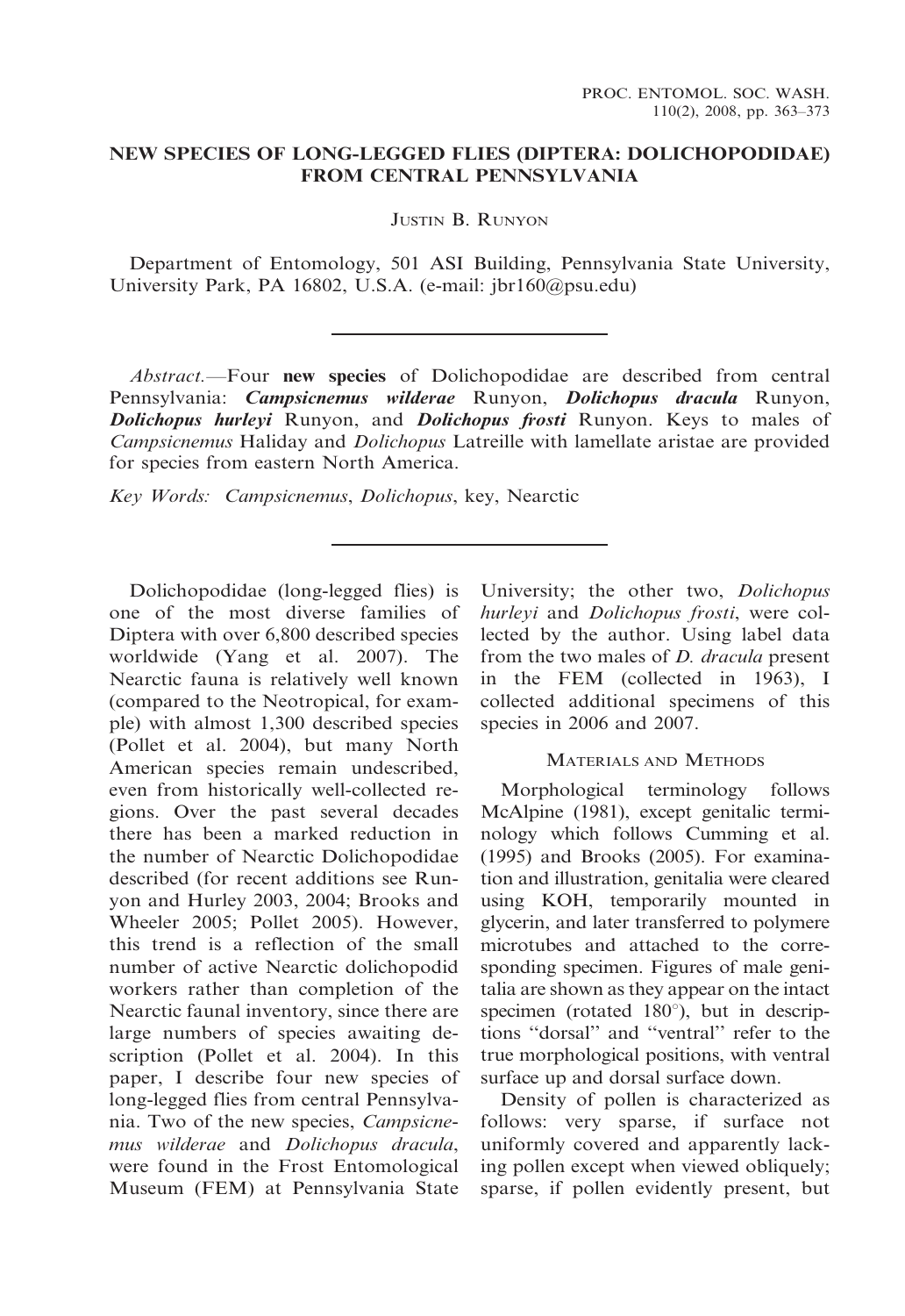

Fig. 1. Campsicnemus wilderae, leg II of male. A, Posterior view of femur, tibia, and basitarsus. B, Dorsal view of tibia.

not noticeably modifying integument color; moderately dense, if pollen lending its own color generally to the surface, but not completely obscuring integument beneath; dense, if integument completely hidden by pollen.

Legs are designated by roman numerals, tarsomeres by bracketed arabic numerals (e.g., Tarsus  $III(4) = 4th$  tarsomere of metathoracic leg).

The following acronyms for museums are used:  $CNC = Canadian National$ Collection, Ottawa;  $FEM =$  Frost Entomological Museum, Pennsylvania State University, University Park;  $MTEC =$ Montana Entomology Collection, Montana State University, Bozeman; USNM 5 National Museum of Natural History, Smithsonian Institution, Washington, D.C.

# Campsicnemus wilderae Runyon, new species

(Fig. 1)

Male.—Body length 2 mm; wing length 2 mm. Face short, not reaching lower margin of eyes, very narrow near 1/2 where eyes almost contiguous; covered with dense, golden brown pollen. Front black with violet reflections and very sparse brown pollen. Palpus and proboscis black, with moderately dense, light brown pollen; former with a few

black hairs. Scape and pedicel brown, with ventral 1/3 brownish yellow. First flagellomere brown, about as long as wide, broadly triangular, with rounded apex. Arista with short pubescence, about twice as long as scape, pedicel, and first flagellomere combined; inserted dorsally near base of first flagellomere. Uppermost postocular setae black, ventral setae brown and appearing paler in certain lights.

Scutum covered with dense, dark brown pollen; with violet reflections when viewed from above; with 5 pairs of dorsocentral setae, anterior pair 1/2 length of remaining dorsocentrals; with single row of  $5-6$  small (= 1/4 length of largest dorsocentral setae), delicate acrostichal setae, this row ends posteriorly at transverse suture. Scutellum with 1 strong medial seta and 1 small lateral hair  $(= 1/5$  length of medial) / side; posterior margin with 3 slender hairs medially. Pleura, including metepimeron, covered with dense, dark brown pollen and dusted with slight gray pollen.

Legs dark brown to black, except apex of coxa I narrowly yellow. Leg I and III unmodified. Coxa I with delicate, rather sparse, pale hairs anteriorly; with black seta on anterodorsal margin at 2/3; with black setae at apex. Tibia I with small dorsal seta just before 1/2 and small posteroventral seta just beyond 1/2. Femur II (Fig. 1A) not swollen; with row of short  $(<$  width of femur II) ventral setae full length, this row becoming posteroventral apically; with a few very short, blunt setae anteroventrally on apical 1/4; with hairs on anterior surface longer than those on posterior surface. Tibia II (Figs. 1A,B) black; gradually thickened to just beyond 1/2, thickened portion ending in a short, wartlike protuberance anteriorly which bears 5– 6 short, blunt setae at apex; basal 1/3 bearing a series of short, blunt setae on ventral surface; with large anterodorsal seta just beyond 1/3, 1/2, and at 3/4; with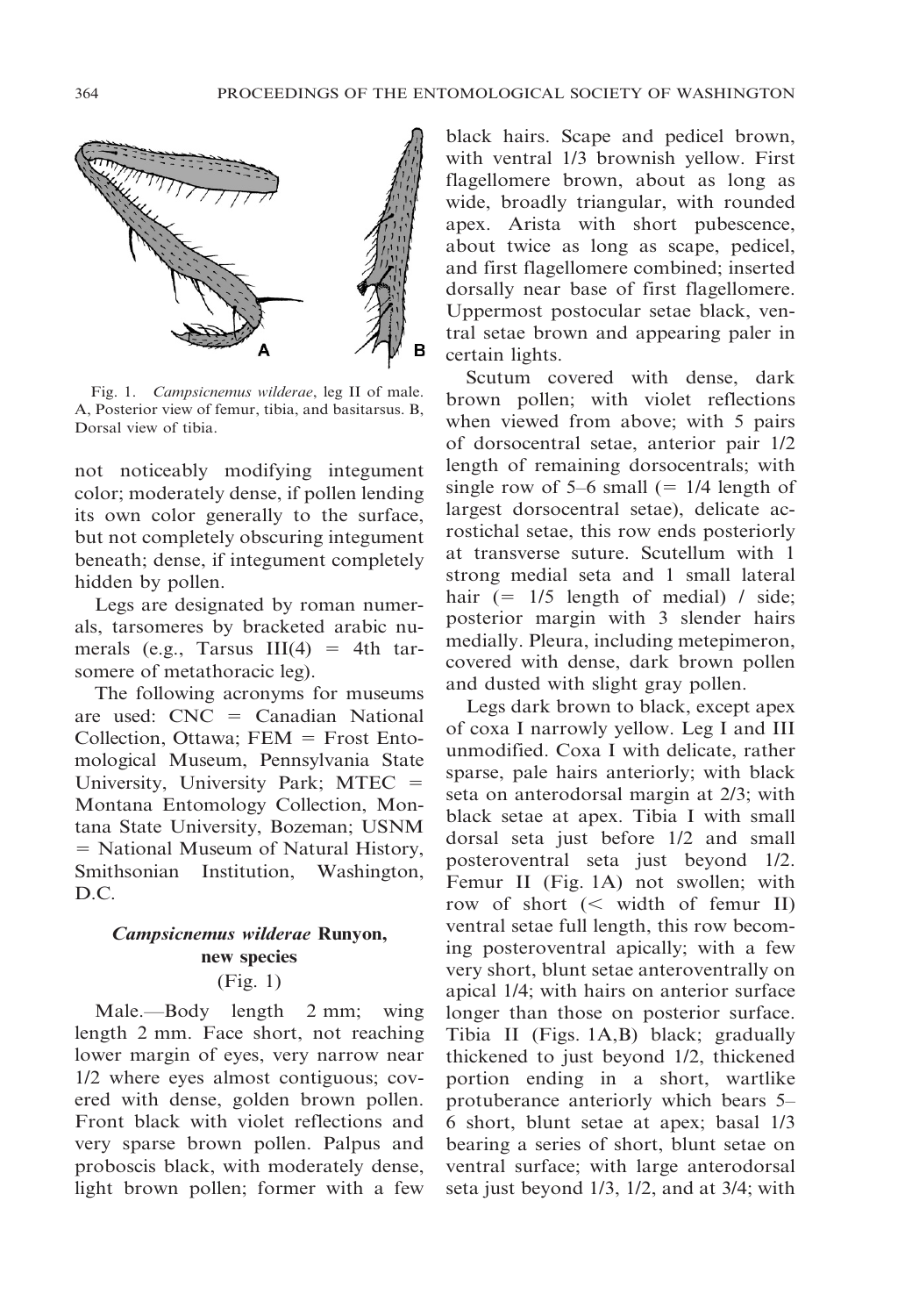subapical seta dorsally and anteroventrally; with large, rather stout, apical posteroventral seta. Tarsus II(1) (Fig. 1A) somewhat curved, bearing a short, stout anterodorsal spine near apex and a spurlike projection at tip. Tibia III with 3 anterodorsal, 3 posterodorsal, and 2–3 anteroventral setae. Ratio of tibia:tarsomeres for leg I: 18-10-5-4-3-3; for leg II: 27-8-6-5-3-4; for leg III: 33-8-10-6-4-4.

Wings rather narrow; hyaline, evenly tinged with light brown; without spots;  $R_{4+5}$  and  $M_1$  nearly parallel to slightly divergent beyond crossvein dm-cu. Calypter brown, with black apex and black setae. Halter dark brown.

Abdomen concolorous with scutum, but lacking violet reflections; somewhat flattened dorsoventrally, with black hairs and setae. Hypopygium small, embedded; cerci partially hidden, dark brown with dense, pale hairs.

Female.—Unknown.

 $Holype. —  $\delta$ , PENNSYLVANIA:$ Centre Co., State College, Jan. 18 1973 (D. D. Wilder) (USNM).

Etymology.—The species epithet honors Dr. Dee Wilder, who collected the only known specimen.

Remarks.—As has been reported for some other members of the genus (Harmston and Knowlton 1942), Campsicnemus wilderae is active in the winter. It was probably collected on a warm winter day on the campus of Pennsylvania State University (D. D. Wilder, personal communication). Campsicnemus wilderae keys to C. curvispina Van Duzee in Harmston and Knowlton (1942) and C. hirtipes Loew in Robinson (1964), but both species lack the wartlike projection on tibia II. A revised key (modified from Robinson 1964) that separates males of Campsicnemus known from eastern North America, is provided below. Campsicnemus wilderae appears to be most closely related to the western C. montanus Harmston and Knowlton, in which tibia II has a very similar shape, setation, and

wartlike structure, but in C. montanus tibia II is yellow and the wartlike structure is on the posterodorsal surface (on anterior surface in C. wilderae).

#### KEY TO MALES OF CAMPSICNEMUS HALI-DAY FROM EASTERN NORTH AMERICA

1. Tarsus  $I(2)$  short, with long (almost  $=$ entire tarsus), posterodorsal appendage . . . . . . . . . . . . . americanus Van Duzee Tarsus I(2) without appendage  $\dots \dots$  2 2. Wing without distinct spots. . . . . . . . . . . 3 Wing with darkened spot on last section of vein M1 (faint in wheeleri) ............ 4 3. First flagellomere long (length  $> 2 \times$ width); tibia II yellow . . . . . . hirtipes Loew First flagellomere short (length  $=$  width); tibia II black . . . . . . . . . . . wilderae, n. sp. 4. Coxa I with yellow hairs and setae; tarsus II(1) unmodified . . . . . . . . degener Wheeler Coxa I with black hairs; tarsus  $II(1)$  greatly modified . . . . . . . . . . . wheeleri Van Duzee

### Dolichopus dracula Runyon, new species (Fig. 2)

Male.—Body length 6.0–6.9 mm; wing length 4.8–5.6 mm. Face narrow, slightly widened above; densely covered with pale golden brown pollen. Front metallic green with violet reflections, with sparse brown pollen, except above antenna and along orbits where pollen is dense. Palpus yellow with black hairs. Proboscis black. Gena (Fig. 2A) as a black, pointed, fanglike structure usually with dark yellow brown margins. Scape yellow with dorsal 1/3 to 1/2 black. Pedicel small, varying in color from almost wholly yellow to wholly black. First flagellomere (Fig. 2A) short (length  $\lt$  width); black, with ventral 1/4 often yellow at base; broadly triangular with rounded apex. Arista long  $($  > 3 $\times$  length of scape, pedicel, and first flagellomere combined), bare, inserted dorsally near 1/2 of first flagellomere; with small, black, rather rounded, bare apical lamella (Fig. 2C). Dorsal 1/2 of postocular setae black, ventral 1/2 yellow.

Scutum with abundant coppery reflections almost concealing dark green ground color; with sparse to moderately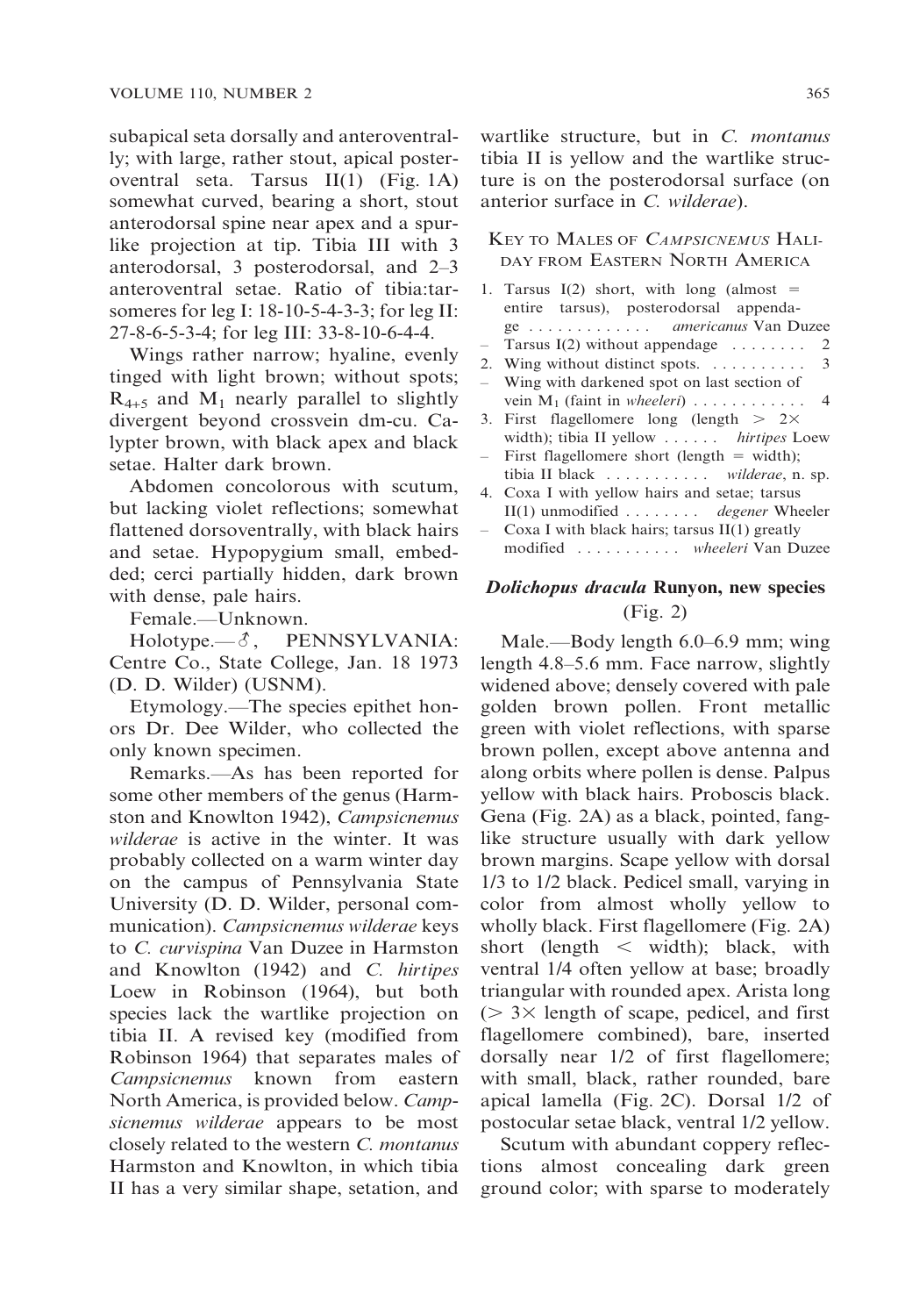

Fig. 2. Dolichopus dracula, male. A, Left anterolateral view of head. B, Posterior view of tarsus I. C, Apical lamella of arista. D, Wing.

dense, brown pollen. Biseriate acrostichal setae extending to posterior slope of scutum. Pleura and metepimeron covered with dense silver gray pollen.

Coxa I yellow, darkened dorsally at extreme base; anterior surface with black

hairs and setae longer and coarser anterodorsally; sometimes with a few small, yellow hairs among black hairs anterodorsally near base. Coxa II and III concolorous with pleura. Femora yellow; II and III with preapical anterodorsal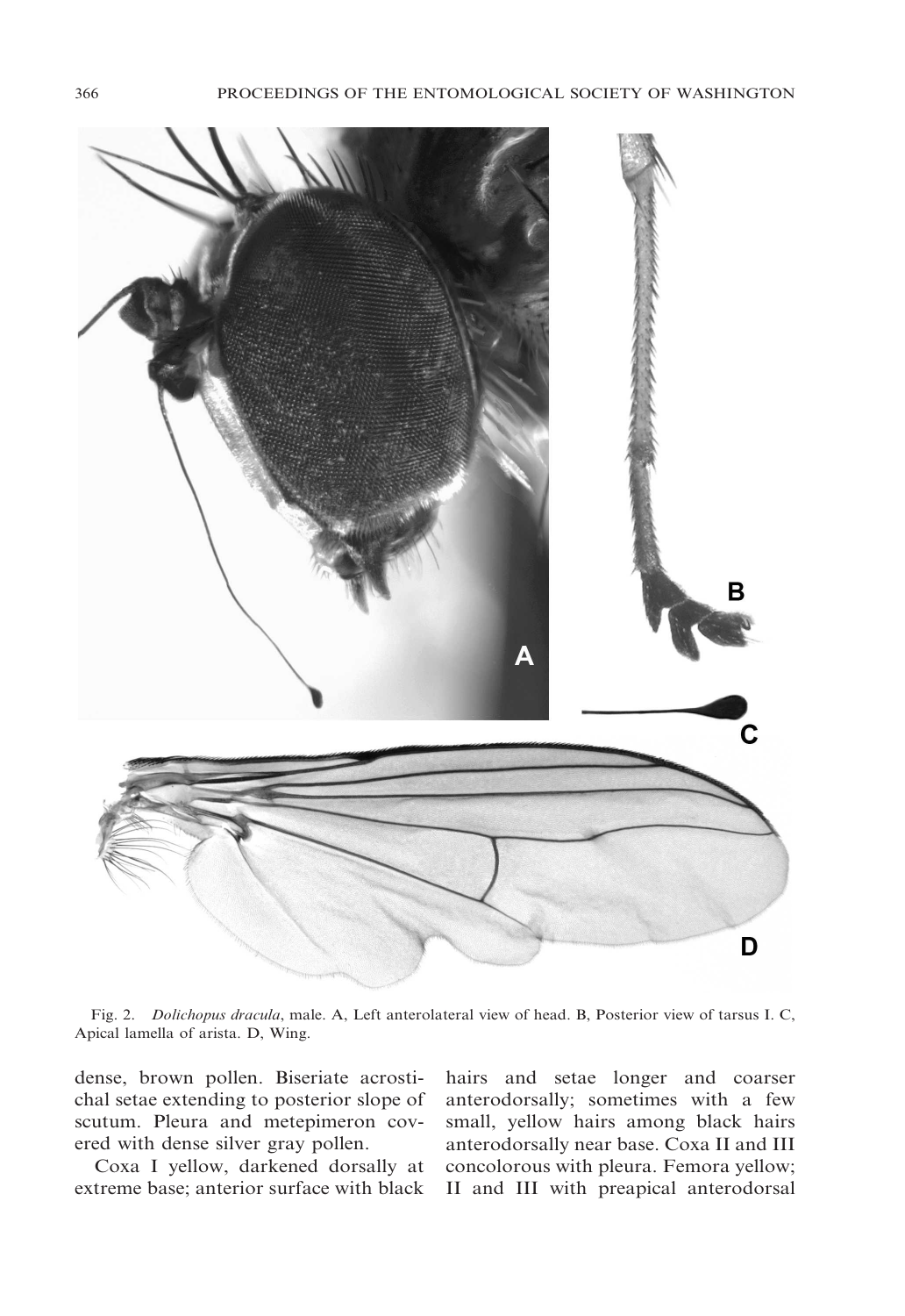seta. Basal 3/4 of femur I with long (subequal to width of femur), black hairs anterodorsally and posterodorsally. Femur III without ventral setae. Tibia I and II wholly yellow; tibia III usually darkened dorsally to posterodorsally at apex. Tibia I with 6 anterodorsal, the basalmost anterodorsal smaller than apical 5 anterodorsal setae, subequal in length; with 2 posterodorsal, and 3–4 posteroventral setae. Tibia II with 5–6 anterodorsal, 2 posterodorsal, 1–2 ventral, and 3–4 anteroventral setae. Tibia III with 5–6 anterodorsal, 6–8 posterodorsal, and 2 anteroventral setae; posterior surface with a minutely pilose, slightly darkened, slightly swollen area just before 1/2. Tarsus I (Fig. 2B) modified; approximately 1 1/5 length of tibia I. Tarsus I(1) longer than tarsus I(2–5); yellow with apex narrowly black; with apical 1/3 somewhat compressed but not widened. Tarsus I(2) black dorsally and at apex, brownish yellow below at base; compressed but not noticeably enlarged. Tarsus I(3–5) velvety black; tarsus I(4–5) silvery on dorsal margin; width of tarsus I(3–4) greater than length, compressed, with dorsal lobe extending somewhat apically such that apices of I(3) and I(4) roughly ''V''-shaped; tarsus I(5) a little longer than wide, flattened dorsally at apex, compressed only at base. Tarsus II black from tip of  $II(1)$ ;  $II(1)$  with short  $(\geq$  width of tarsomere) dorsal seta. Tarsus III(1) usually dark yellow at base, grading to black on apical 1/4 to 1/2; darker along dorsal surface; (one specimen almost wholly black); remaining tarsomeres black. Ratio of tibia:tarsomeres (when tarsomere greatly broadened, width given in parentheses following length) for leg I: 40-26-10-5(6)-3(7)-5; for leg II: 64-42-20-14-8-7; for leg III: 66- 40-37-18-10-8.

Wing (Fig. 2D) hyaline, yellowish on anterior 1/3 and along veins. Costa slightly enlarged at apex of  $R_1$ . Posterior margin of wing with a rather deep notch at apex of  $CuA<sub>1</sub>$ , immediately preceded basally by a prominent lobe; with a deep, broad sinus between  $A_1$  and Cu $A_1$ ; with a small sinus at apex of  $A_1$ . Calypter and halter yellow, former with black setae.

Abdomen metallic green with dark coppery reflections most evident along posterior margins of terga; with moderately dense, silver pollen laterally. Hypopygium of normal size, black. Cerci similar to *D. phyllocerus* (see Vockeroth 1962); elongate-oval; whitish, with narrow black border except dorsally at base; with apex jagged from long, digitiform projections bearing large, sickle- to scythe-shaped, black setae; with yellow hairs and setae dorsally and black setae ventrally.

Female.—Body length 5.5–6.2 mm; wing length 5.0–5.5 mm. Similar to male except: face wide, uniformly covered with dense, silver gray pollen, often with very sparse light yellow pollen; arista with very short pubescence, about  $2\times$ length of scape, pedicel, and first flagellomere combined; without lamella; gena absent; femur I, tarsus I, and tibia III unmodified. Costa not enlarged at apex of  $R_1$ ; wing with posterior margin evenly rounded except for evident, but small notch at apex of  $CuA<sub>1</sub>$ .

Holotype.— $\delta$ , PENNSYLVANIA: Centre Co., Black Moshannon State Park, Moss-Hanne Trail, Shirks Run, 1,900' elevation, May 29 2006 (J. B. Runyon); N 40°53.380', W 78°02.629', muddy trail through sphagnum bog (USNM).

Paratypes.—PENNSYLVANIA:  $4 \delta$ ,  $1 \nvert \varphi$ , same data as holotype;  $11 \nvert \varphi$ ,  $4 \nvert \varphi$ , same data as holotype, May 28 2007;  $1 \delta$ , same data as holotype, June 9 2007;  $2 \delta$ ,  $2 \nvert 2$ , Centre Co., Black Moshannon State Park, Black Moshannon Creek at Shirks Run Road, 1,900' elevation, May 28 2007 (J. B. Runyon), N 40°52.734', W 78 $\degree$ 04.611'; 2  $\delta$ , Centre Co., Black Moshannon, June 6 1973 (S. W. Frost) (CNC, MTEC, USNM, FEM).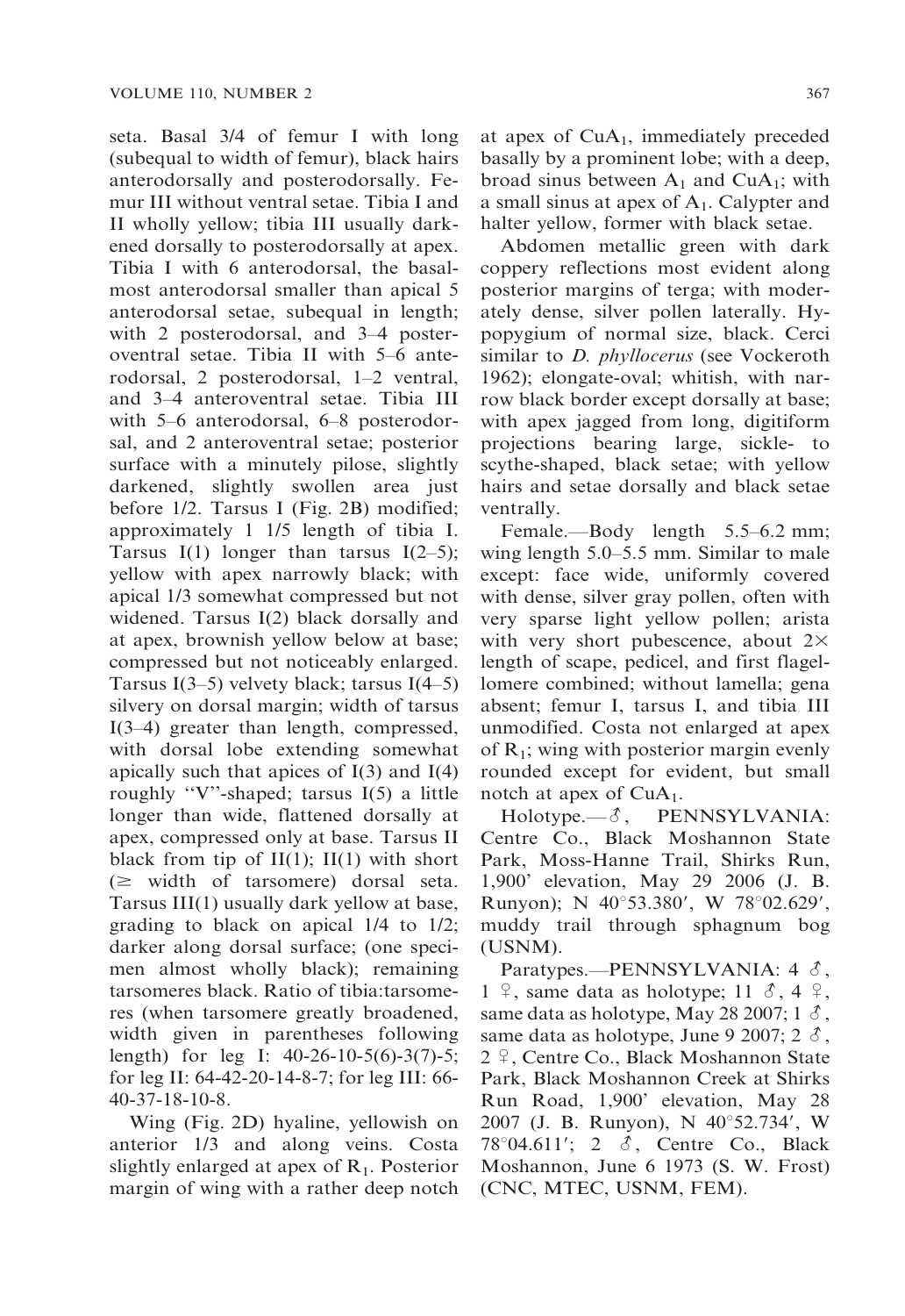Etymology.—The name of this species, a noun in apposition, refers to the fanglike appearance of the male gena (Fig. 2A).

Remarks.—Dolichopus dracula belongs to the distinctive group containing D. carolinensis Van Duzee, D. dorycerus Loew, and *D. phyllocerus* Vockeroth whose males are unique in having a lamellate arista; black hairs full-length dorsally on coxa I; a slightly raised, minutely pilose area near 1/2 on posterior surface of tibia III; and the posterior margin of wing emarginate and lobed. The fanglike appearance of the gena is unique to *D. dracula*. Females of this group are distinguished from most other Dolichopus by the almost wholly pale coxa I with black hairs full-length anterodorsally (most Dolichopus have only pale hairs anterodorsally at base). A key is provided here to males and females of this group, which to my knowledge, contains all the eastern North American Dolichopus with lamellate arista.

Interestingly, I have collected three members of this group at the same place (see holotype data for D. dracula) within a small area  $(< 25$  m). In 2006, *Dolicho*pus dracula and D. phyllocerus were collected on May 29 (but absent on June 20 and July 23); D. dracula from mostly open, sunny areas of a muddy trail through a sphagnum bog, and D. phyllocerus on this trail, but primarily in sun at the shaded edge of a wooded swamp. Dolichopus dorycerus was collected on June 20 (absent on May 29 and July 23) from a mostly shaded boardwalk in the wooded swamp, but absent from open areas. In 2007, D. dracula was collected with *D. phyllocerus* from small muddy depressions with some standing water in the bog (a boardwalk had been built over the trail where these species were collected in 2006).

Males of *D. dracula* would key in Van Duzee and Curran (1934a) to *D. coquil*letti Aldrich, a western species that does not have a lamellate arista. In Robinson (1964) the male would key to either D. lobatus Loew, which lacks a lamellate arista, or D. phyllocerus which can be separated from *D. dracula* using the key provided below.

Females of *D. dracula* would key in Van Duzee and Curran (1934b) to either D. coquilletti Aldrich or D. jugalis Tucker (= *procerus* Van Duzee), both western species that have all hairs at base on anterodorsal surface of coxa I yellow (D. dracula has black hairs full-length anterodorsally on coxa I).

## Dolichopus hurleyi Runyon, new species (Fig. 3)

Male.—Body length 6.5 mm; wing length 5.5 mm. Face rather wide, slightly widened above; densely covered with silver gray pollen and very sparse light yellow pollen. Front metallic green with violet reflections, with sparse light brown pollen, except above antenna and along orbits where pollen is dense. Palpus yellow with black hairs. Proboscis black. Gena absent. Scape yellow. Pedicel yellow with black apex. First flagellomere short (length  $=$  width), wholly black, subrectangular in lateral view. Arista  $2 \times$  length of scape, pedicel, and first flagellomere combined; inserted dorsally near 1/2 of first flagellomere; essentially bare except for small, black, lanceolate apical lamella which is covered in small hairs (Fig. 3B). Postocular setae wholly black.

Scutum dark green with coppery reflections and sparse to moderately dense silver gray pollen anteriorly and on notopleuron. Biseriate acrostichal setae extending to posterior slope of scutum. Pleura and metepimeron covered with dense silver gray pollen.

Coxa I yellow, darkened dorsally at base; anterior surface with black hairs and setae longer and coarser anterodorsally; with a few small, yellow hairs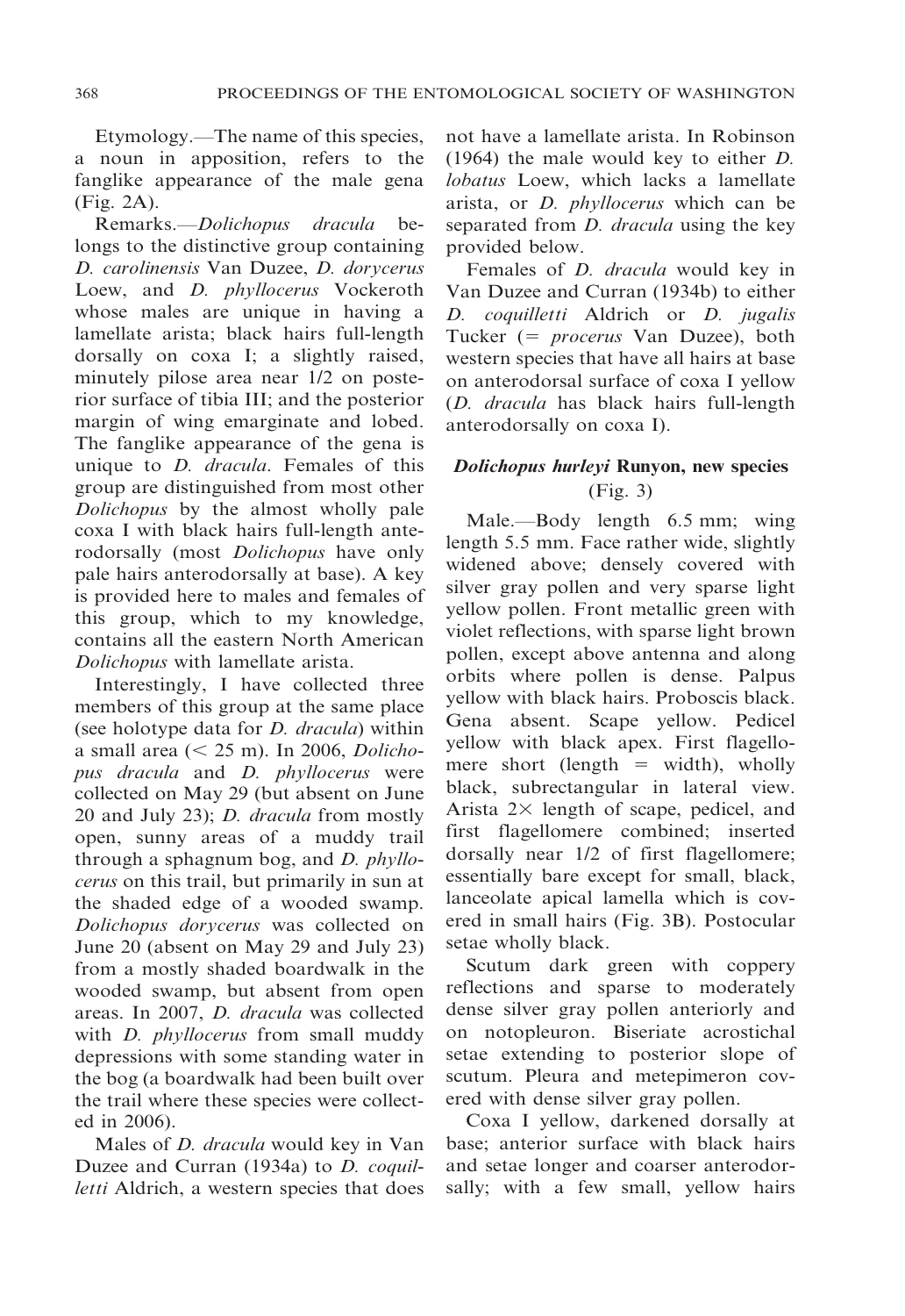

Fig. 3. Dolichopus hurleyi, male. A, Anterior view of tarsus I. B, Apical lamella of arista. C, Wing.

among black hairs anterodorsally near base. Coxa II and III concolorous with pleura. Femora yellow; II and III with preapical anterodorsal seta (femur III has 2 preapicals on one side). Posterior surface of femur I with longer  $(= 1/2)$ width of femur) hairs than anterior surface. Femur III with only short ventral setae. Tibia I and II wholly yellow; tibia III slightly darkened dorsally to posterodorsally at apex. Tibia I with 4 anterodorsal, the basalmost smaller than apical 3 anterodorsal setae; with 1 posterodorsal, and 2 posteroventral setae. Tibia II with 5 anterodorsal, 2 posterodorsal, 1 ventral, and 2–3 anteroventral setae. Tibia III with 6 anterodorsal, 5 posterodorsal, 1 anteroventral setae, with row of short  $(=$  width of tibia) ventral setae on basal 2/3; posterior surface with indistinct area of smaller, denser setae just before 1/2, not swollen. Tarsus I (Fig. 3A) modified; approximately 1 1/5 length of tibia I. Tarsus I(1) subequal in length to tarsus  $I(2-5)$ ; yellow with apical 1/5 black. Tarsus I(2) black, slightly enlarged at apex. Tarsus I(3–5) velvety black; tarsus I(3–4) shining black on bare, broadened dorsal margin; width of tarsus  $I(3-4)$  greater than length, compressed, with dorsal lobe extending somewhat apically; tarsus I(5) a little longer than wide, flattened dorsally, with small dorsal lobe at apex. Tarsus II black from tip of  $II(1)$ ;  $II(1)$ with dorsal seta at 3/4. Tarsus III(1) yellow with black apex; remaining tarsomeres black. Ratio of tibia:tarsomeres (when tarsomere greatly broadened, width given in parentheses following length) for leg I: 40-24-7-5(9)-3(7)-4; for leg II: 60-36-17-12-8-6; for leg III: 66-32- 28-16-10-6.

Wing (Fig. 3C) hyaline, slightly yellowish on anterior 1/3 and along veins. Costa not enlarged at apex of  $R_1$ . Posterior margin of wing with small notch at apex of CuA<sub>1</sub>; with a large,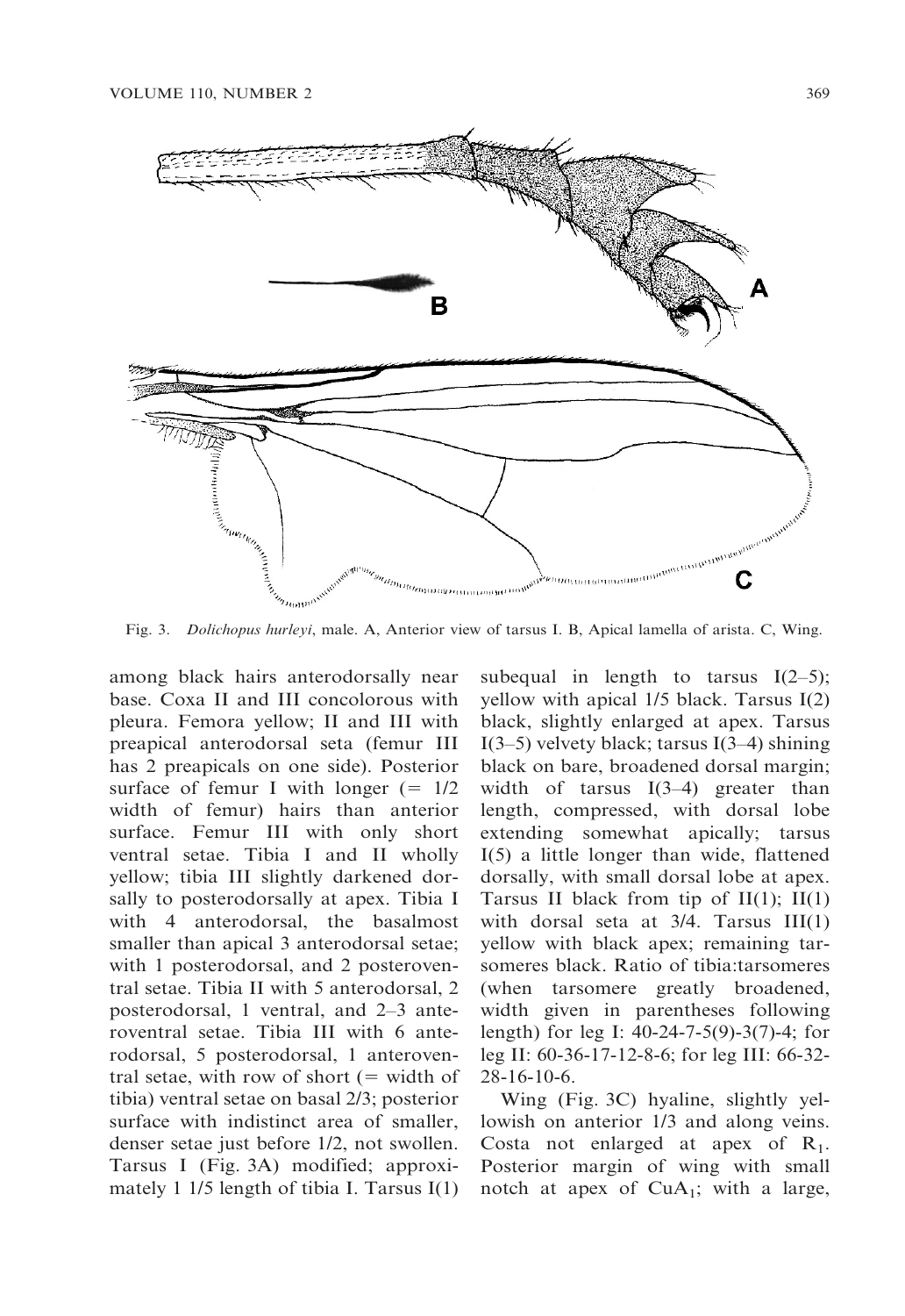broad lobe near apex of  $A_1$ , which is preceded apically by a small sinus. Calypter and halter yellow, former with black setae.

Abdomen metallic green with dark coppery reflections; with moderately dense, silver pollen laterally. Hypopygium rather small, black. Cerci projecting anteriorly beneath abdomen only to tergum 3; shape similar to D. dorycerus (see Vockeroth 1962); oval, whitish, with narrow black border except dorsally at base; with apex jagged from long, digitiform projections bearing large, sickle- to scythe-shaped, black setae; with short, mostly yellow hairs dorsally and black, hooked ventral setae.

Female.—Unkown.

 $Holype. —  $\delta$ , PENNSYLVANIA:$ Centre Co., Black Moshannon State Park, Moss-Hanne Trail, Shirks Run, 1,900' elevation, June 18 2007 (J. B. Runyon); N 40°53.396', W 78°02.584', from vegetation in wooded swamp (USNM).

Etymology.—I take great pleasure in naming this species in honor of my teacher, colleague, and friend, Richard L. Hurley. Without Dr. Hurley, I would not know the joy of flies.

Remarks.—Dolichopus hurleyi belongs to the distinctive group containing D. dracula, except in lacking the slightly raised, minutely pilose area near 1/2 on posterior surface of tibia III (D. hurleyi has only slightly smaller and denser setae in this area). The single specimen was collected from a skunk cabbage leaf in a shaded swamp. Males of *D. hurleyi* would key in Van Duzee and Curran (1934a) and Robinson (1964) to D. dorycerus. The key below separates these species. Dolichopus hurleyi further differs from D. dorycerus in color and width of face (narrow, golden in dorycerus); having much smaller lobes on tarusus I(3–4); having narrower, completely haired aristal lamella (dorycerus lamella haired on apical 1/2 or less); lacking enlarged costa

at apex of  $R_1$ ; and having smaller genitalia (cerci reach coxa III in dorycerus).

## KEY TO DOLICHOPUS LATREILLE WITH LAMELLATE ARISTA FROM EASTERN NORTH AMERICA

|                          | 1. Postocular setae wholly black (males only)<br>2         |
|--------------------------|------------------------------------------------------------|
| $\overline{\phantom{0}}$ | Postocular setae yellow on ventral 1/2 of                  |
|                          | 3                                                          |
| 2.                       | Tarsus I(5) with white dorsal lo-                          |
|                          | be dorycerus Loew                                          |
| -                        | Tarsus $I(5)$ wholly black <i>hurleyi</i> , n. sp.         |
| 3.                       | 4                                                          |
| $\overline{\phantom{0}}$ | Female<br>-6                                               |
|                          | 4. Tarsus I unmodified <i>carolinensis</i> Van Duzee       |
| $\overline{\phantom{0}}$ | Tarsus I(3–4) compressed, with dorsal lobe $\ldots$ 5      |
| 5.                       | Gena pointed, fanglike in appearance                       |
|                          | $(Fig. 2A)$ <i>dracula</i> , n.sp.                         |
|                          | Gena absent phyllocerus Vockeroth                          |
| 6.                       | Acrostichal setae present only anterior to                 |
|                          | transverse suture <i>phyllocerus</i> Vockeroth             |
| $\overline{\phantom{0}}$ | Acrostichal setae extending to posterior                   |
|                          | slope of scutum $\dots \dots \dots \dots \dots \dots$<br>7 |
| 7.                       | Tibia I with row of about 3 long $(=$                      |
|                          | $distinctly > width of tibia) anterodorsal$                |
|                          | setae confined to basal $1/2$                              |
|                          | <i>carolinensis</i> Van Duzee                              |
|                          | Tibia I with row of at least 4 (usually $5-6$ )            |
|                          | anterodorsal setae full-length                             |
|                          |                                                            |
|                          |                                                            |

## Dolichopus frosti Runyon, new species (Fig. 4)

Male.—Body length 4.75–5.25 mm; wing length 3.5–4.0 mm. Face rather wide for a male (width  $>$  length of first flagellomere of antenna); with dense silver pollen and varying amounts of pale yellow pollen usually most evident below antennae and on lower face. Front metallic blue green, with very sparse, yellow brown pollen. Palpus dark yellow, with very sparse silver pollen. Proboscis black. Antenna wholly black; first flagellomere about as long as wide, broadly triangular, with narrowly rounded apex. Dorsal 1/3 of postocular setae black, ventral 2/3 whitish.

Scutum metallic green with bronze reflections; anteriorly with 2 bronze stripes bounding rather long  $(= 1/2)$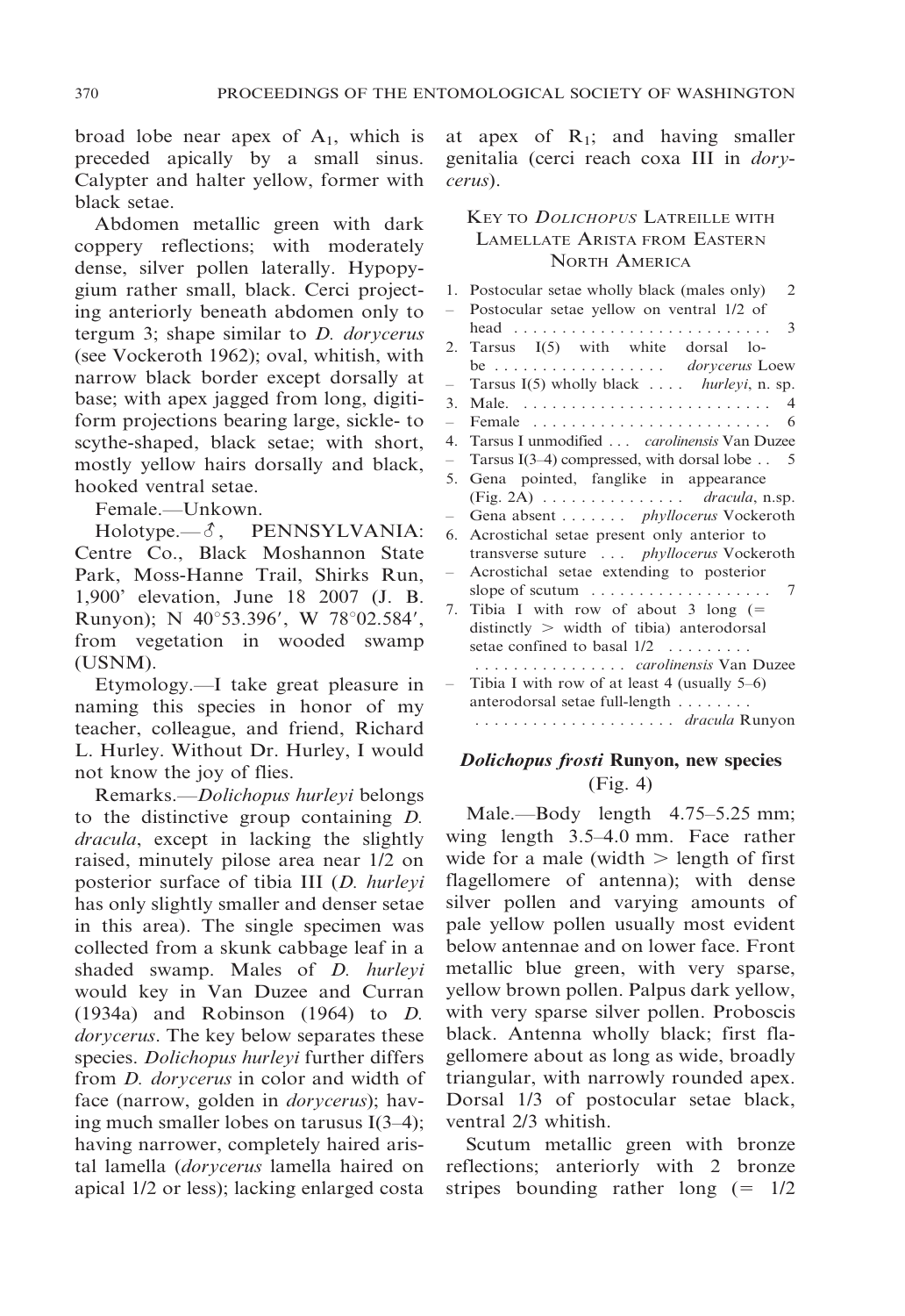

Fig. 4. Dolichopus frosti, male genitalia, left lateral view (part of cercus not shown to expose inner appendages). apv lobe  $=$  apicoventral epandrial lobe; bv lobe  $=$  basiventral epandrial lobe; cerc  $=$  cercus;  $d\tan =$  dorsal lobe of surstylus; vsur = ventral lobe of surstylus.

length of dorsocentral setae), biseriate acrostichal setae. Pleura and metepimeron metallic blue green, with moderately dense to dense, silver gray pollen.

Coxae concolorous with pleura, with their tips narrowly yellow. Coxa I with black hairs on dorsal surface, except anterodorsally on basal 1/4 to 1/3 where hairs wholly pale; with black setae at apex. Femur II and III with preapical anterodorsal seta. Femur I and II wholly yellow; femur III yellow with apical 1/4 to 1/3 black, blackened area beginning at or just basal to insertion of preapical seta but not reaching wholly yellow ventral surface. Tibia I and II wholly yellow; tibia III dark brown to black on apical 1/ 5 to 1/6, with ventral surface usually yellow to apex. Tibia I with 2–3 anterodorsal setae on basal 1/2, with anterodorsal row of short  $(<$  width of tibia) setae on apical 1/2; with 2 posterodorsal, and 1 posterior setae. Tibia II with 4–5 anterodorsal, 2 posterodorsal, 1 anteroventral, and 2–3 anterior setae. Tibia III with 5–6 anterodorsal, 5 posterodorsal, 1

anteroventral, and row of short  $(\leq \text{width})$ of tibia) ventral setae on basal 1/2, the apicalmost seta in this row noticeably larger. Tarsi unmodified. Tarsus I and II black from apex of basitarsus. Tarsus III wholly black. Ratio of tibia:tarsomeres for leg I: 30-14-5-4-3-4; for leg II: 42-22- 12-10-6-5; for leg III: 46-18-20-12-8-6.

Wings similar to those of D. sincerus Melander (see Van Duzee et al. 1921) except costa not or scarcely enlarged at apex of  $R_1$ . Hyaline, slightly grayish. Veins  $R_{4+5}$  and  $M_1$  convergent at apex; ending anterior to tip of wing. Posterior margin of wing with small notch at apex of  $CuA<sub>1</sub>$ ; anal angle not prominent, evenly rounded. Calypter and halter yellow, former with black setae.

Abdomen metallic blue green with coppery reflections along posterior margins of terga; with moderately dense, silver pollen laterally. Abdominal sternum 2 with rather long (almost  $=$  length of longest dorsal seta on coxa III), pale hairs ventrally. Hypopygium (Fig. 4) black; small for a *Dolichopus*, with cerci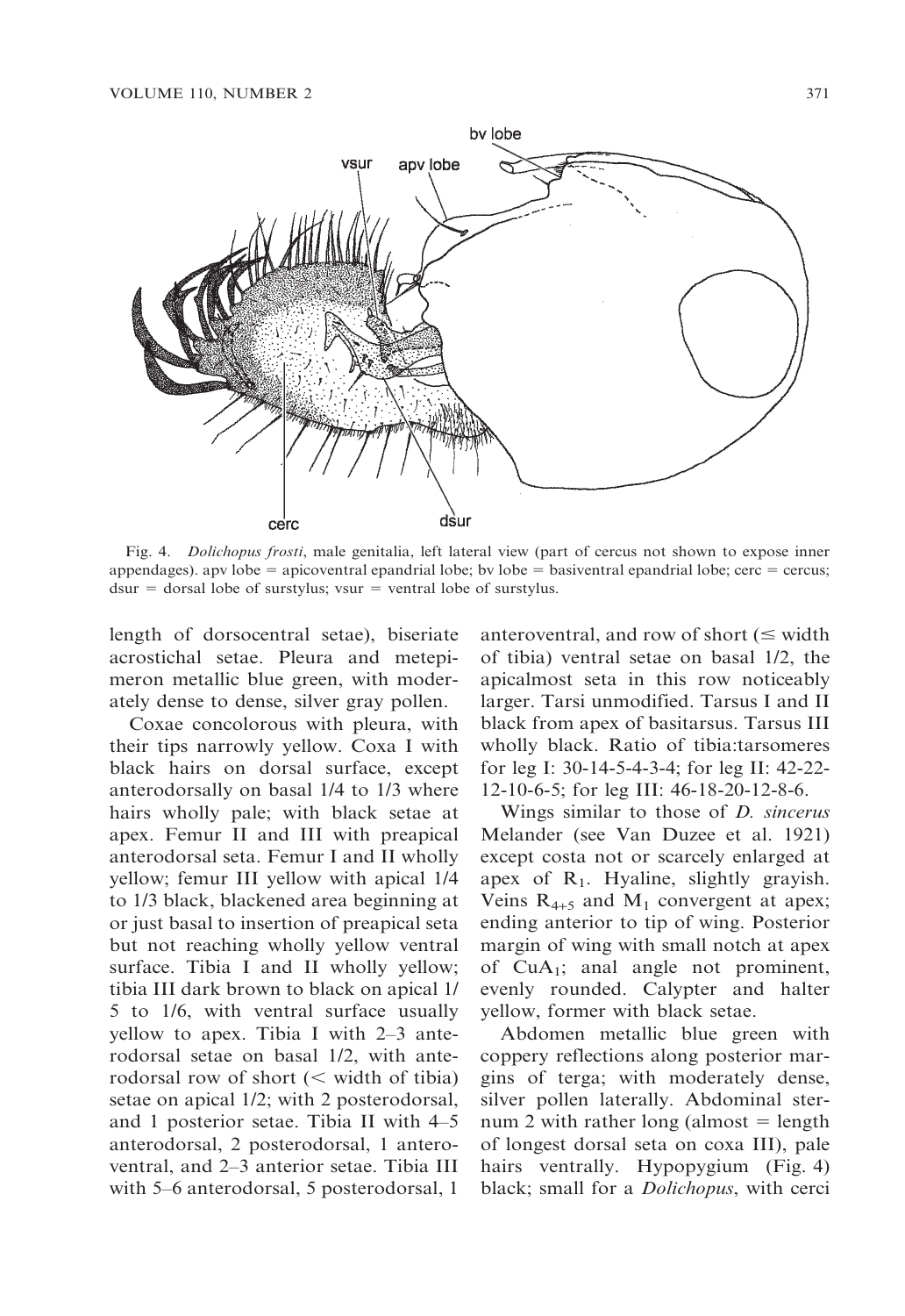projecting anteriorly beneath abdomen only to anterior margin of abdominal tergum 4. Epandrium a little longer than wide; with basiventral epandrial lobe bearing patch of short hairs and 1 seta; apicoventral epandrial lobe subquadrate apically, with two apical setae, one very thick and abruptly tapering to a sharp point. Ventral lobe of surstylus with dorsal hump; with short, stout seta at apex; covered with small hairs on apical 1/3 to 1/4. Dorsal lobe of surstylus larger than ventral lobe; apically with a rather pointed dorsal projection. Cerci (Fig. 4) somewhat triangular; brownish yellow, with broad, black border; with posterodorsal corner jagged from short digitiform projections bearing about 8 large, sickle- to scytheshaped, black setae; with medial surface bearing numerous, hooked setae on ventral 1/3 (most dense anteroventrally).

Female.—Unkown.

 $Holotype. — \mathcal{S}$ , PENNSYLVANIA: Centre Co., Black Moshannon State Park, Moss-Hanne Trail, Shirks Run, 1,900' elevation, July 23 2006 (J. B. Runyon); N 40°53.380', W 78°02.629', muddy trail through sphagnum bog (USNM).

Paratypes.—PENNSYLVANIA:  $3 \delta$ , same data as holotype;  $4 \delta$ , same data as holotype, July 26 2007 (CNC, FEM, MTEC).

Etymology.—The name of this species honors Stuart W. Frost who played a pivotal role in establishing the Frost Entomological Museum at Pennsylvania State University, and contributed many insects to the collection, including the first specimens of Dolichopus dracula.

Remarks.—Dolichopus frosti keys (Van Duzee and Curran 1934a; Robinson 1964) to the closely related D. sincerus Melander, with which it was collected. Dolichopus frosti can be distinguished from D. sincerus using the following couplet:

– Hypopygium small; cerci projecting anteriorly beneath abdomen only to anterior margin of tergum  $4 \ldots \ldots \ldots$  frosti, n. sp.

Dolichopus frosti also differs from D. sincerus in having a much wider face (in sincerus, width of face distinctly  $\leq$  length of first flagellomere); with costa not to indistinctly enlarged at apex of  $R_1$ (sincerus has a small, but distinct enlargement); abdominal sternum 2 with long hairs ventrally (sincerus with very short hairs ventrally on sternum 2); and in lacking a broad, lustrous, posterodorsal spur at apex of tibia III. The cerci of D. sincerus are more elongate, with much longer digitiform projections posterodorsally at apex. Dolichopus sincerus also lacks the hairs on the basiventral epandrial lobe and on the ventral lobe of surstylus that are present in D. frosti.

Eighteen females which key in Van Duzee and Curran (1934b) to D. sincerus were collected in these series, and assuming females of *D. frosti* are represented, I can find no reliable way to distinguish them from females of D. sincerus.

#### **ACKNOWLEDGMENTS**

I thank Richard L. Hurley (Montana State University) for many helpful discussions and comments on the manuscript; Greg Hoover (Pennsylvania State University) for help preparing the photos; Jim Frazier and K.C. Kim (Pennsylvania State University) for comments on the manuscript; Norman E. Woodley and Gary Ouellette (Systematic Entomology Laboratory, USDA; USNM) for loan of specimens; and Scott Brooks (CNC) for advice on preparation of the figures. Specimens were collected in Black Moshannon State Park with collecting permits (2005-01 and 2006-01) issued by Pennsylvania Department of Conservation and Natural Resources through the Entomological Society of Pennsylvania.

a. Hypopygium of normal size, cerci projecting anteriorly beneath abdomen to coxa III . . . . . . . . . . . . . . . . . sincerus Melander